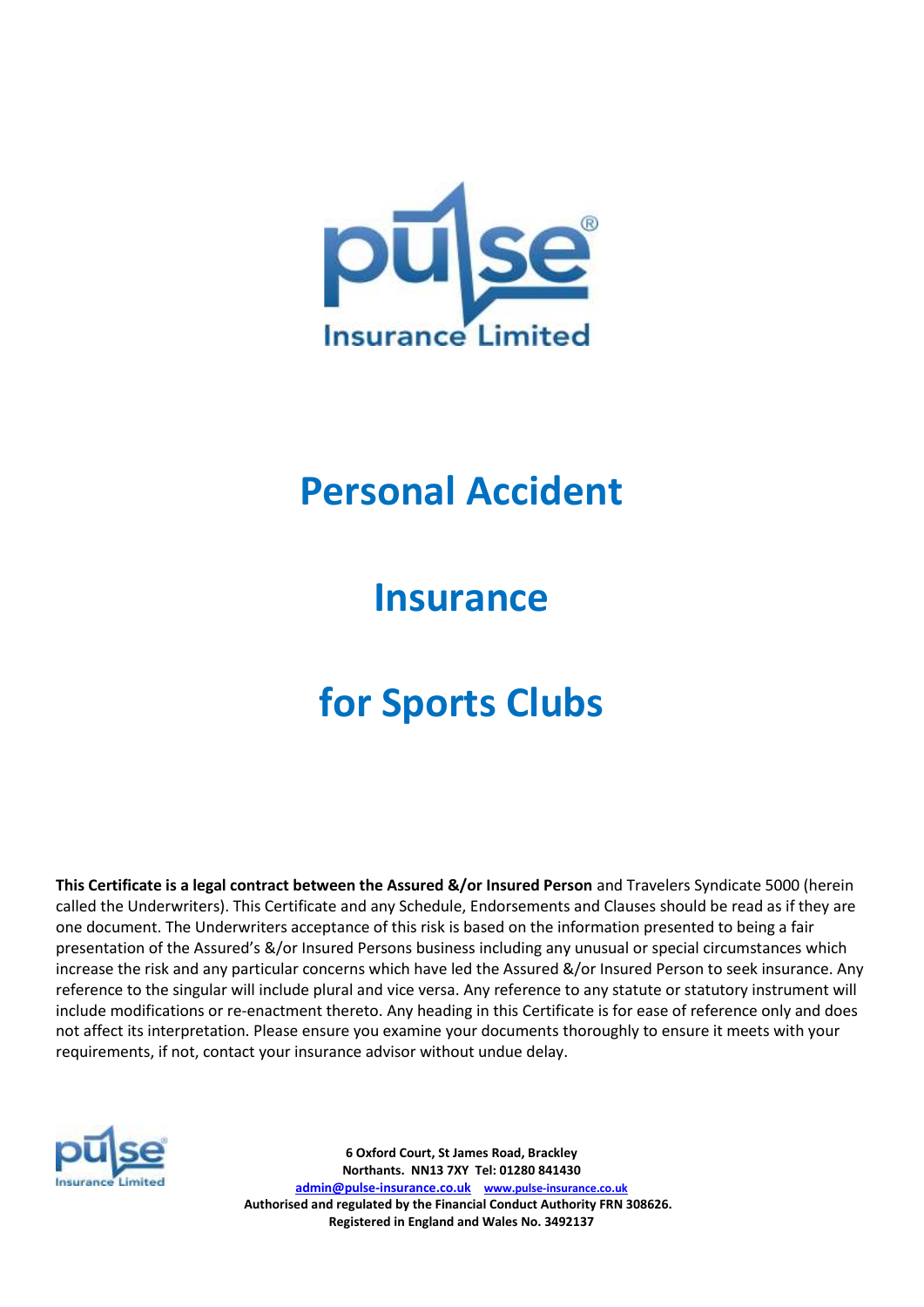## **Certificate of Insurance**

**The Underwriters will provide the insurance described in this Certificate** subject to the terms and conditions for the Period of Insurance shown and any subsequent period for which the Assured &/or Insured Person shall pay the Underwriters shall agree to accept the premium.

| <b>Certificate No.</b>                                              |  | <b>PSC 12222 T</b>                                                                                              |  |  |  |
|---------------------------------------------------------------------|--|-----------------------------------------------------------------------------------------------------------------|--|--|--|
|                                                                     |  |                                                                                                                 |  |  |  |
| <b>Binder Reference:</b>                                            |  | B0775RCB04720                                                                                                   |  |  |  |
| <b>Period of Insurance from</b>                                     |  | 1st May 2021 to 30 <sup>th</sup> April 2022 [both dates inclusive]                                              |  |  |  |
| <b>Assured:</b>                                                     |  | <b>British Council for Chinese Martial Arts</b>                                                                 |  |  |  |
| <b>Address:</b>                                                     |  | c/o 54 Wren Road Sidcup Kent DA14 4NG                                                                           |  |  |  |
| <b>Sport Insured:</b>                                               |  | <b>Martial Arts</b>                                                                                             |  |  |  |
| <b>Insured Persons:</b>                                             |  | Registered Instructors & Students of British Council for Chinese Martial Arts                                   |  |  |  |
| <b>Operative Time:</b>                                              |  | Whilst taking part in Martial Arts Training; & Non-Competitive<br>Demonstrations; & In-House Competitions only. |  |  |  |
|                                                                     |  |                                                                                                                 |  |  |  |
| <b>Broker's Ref</b>                                                 |  | <b>STB001</b>                                                                                                   |  |  |  |
| Premium                                                             |  | $f$ Nil*                                                                                                        |  |  |  |
| <b>Insurance Premium Tax</b>                                        |  | <b>ENil</b>                                                                                                     |  |  |  |
| <b>Total</b>                                                        |  | <b>ENil</b>                                                                                                     |  |  |  |
|                                                                     |  |                                                                                                                 |  |  |  |
|                                                                     |  |                                                                                                                 |  |  |  |
| *Minimum and Deposit Premium adjustable monthly on the rates noted. |  |                                                                                                                 |  |  |  |

**In Witness Whereof this Certificate has been signed on:** 

**Date: 06 May 2021**



**By:**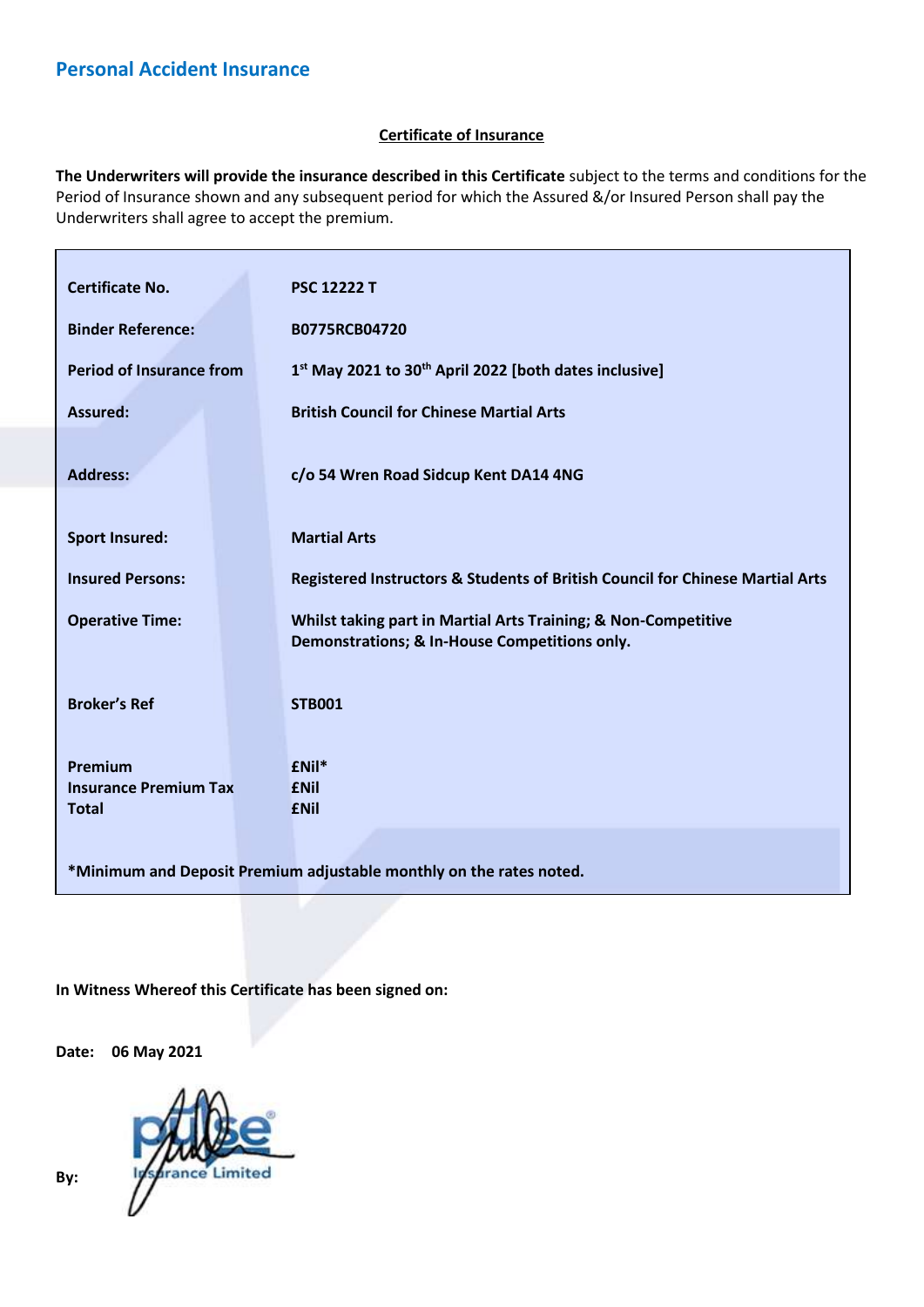## **Insuring Clause**

**The Underwriters agree to pay in accordance with the Schedule of Benefits** if during the Period of Insurance the Insured Person sustains Bodily Injury following an Accident as defined herein, subject always to the terms, conditions, provisions, limitations and exclusions hereof whilst taking part in authorised Martial Arts Association Training; Competitions; & Demonstrations only including whilst travelling to and returning from competition &/or demonstration venues via rail, road, sea or air as an organised party within the confines of the United Kingdom under the Martial Arts Association auspices which shall solely and independently of any other cause within twelve calendar months from the date of the accident result in:

## **Schedule of Benefits**

## **This Certificate insures only those Items that have an amount entered against them.**

|                                                                          | £50,000          |
|--------------------------------------------------------------------------|------------------|
|                                                                          | £50,000          |
|                                                                          | £50,000          |
|                                                                          | £50,000          |
|                                                                          | £50,000          |
| 6. Loss of one limb and Total and irrecoverable loss of sight in one eye | £50,000          |
|                                                                          | £50,000          |
|                                                                          | £200.00 per week |
|                                                                          | <b>ENil</b>      |

**Benefit in respect of Items 8 and 9, Temporary Disablement**, shall be payable for such period or periods during which the Insured Person shall be disabled, up to but not beyond 54 weeks from the date on which he first becomes disabled, excluding the first 2 weeks of disablement.

**Medical expenses incurred in respect of Items 8 & 9** within the above time limit specified for such Items, will in addition be paid, in excess of any other valid or collectible insurance, up to but not exceeding 20% of the total amount of the claim admitted under those Items. (Up to maximum £15,000).

## **Age Limit**

No cover shall attach under this Certificate if at the commencement date of the Period of Insurance the Insured Person has reached his 71st birthday

**\*For Children under 16 years of age at the date of the accident**, the Sum Insured for Death is limited to the sum insured shown in the Schedule of Benefits above or £10,000, whichever the lesser, and the Weekly Benefits are deleted.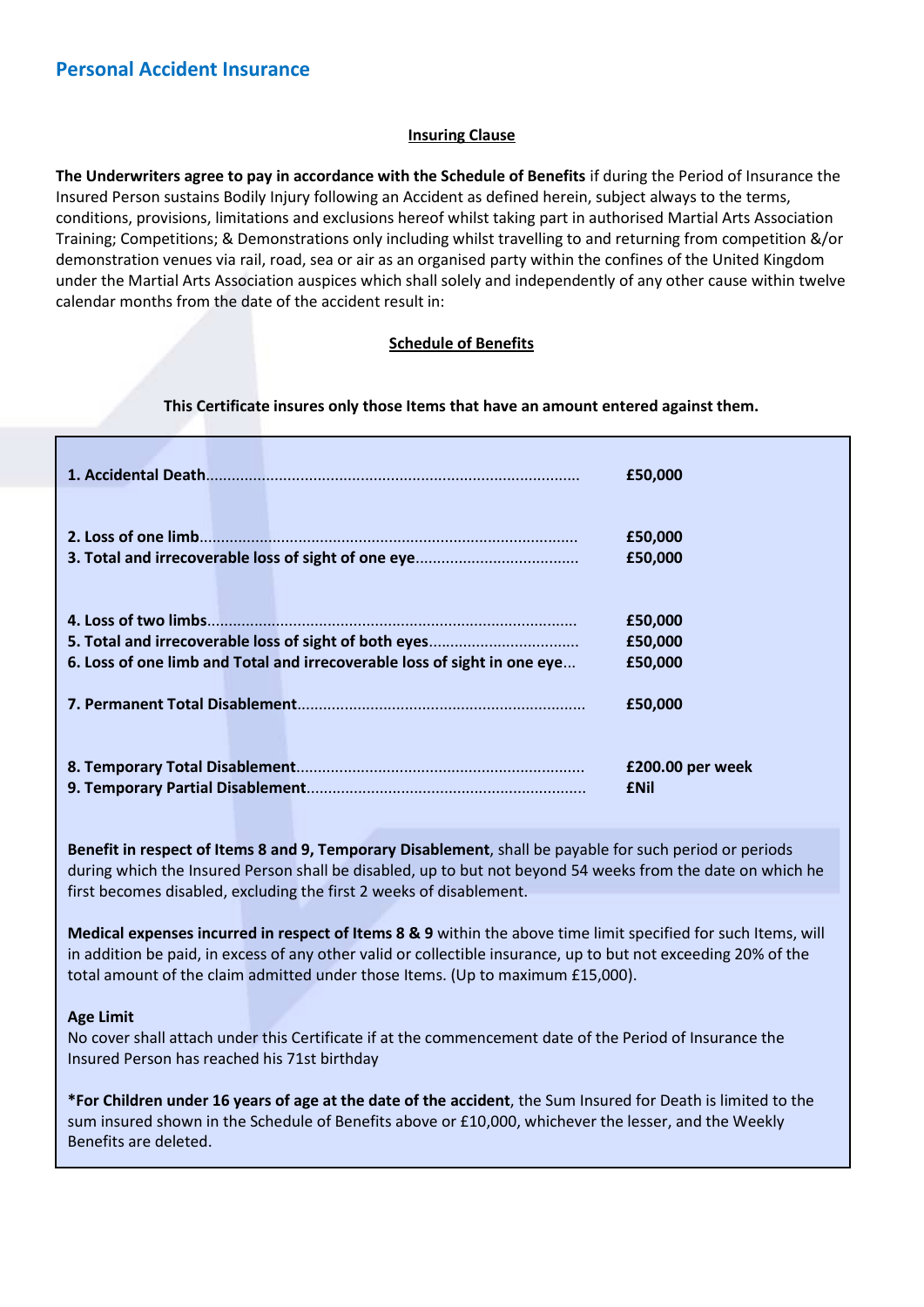## **Endorsements, General Conditions & Definitions**

#### **Endorsements**

**Geographical Limits: Worldwide**

**IT IS HEREBY NOTED AND AGREED THAT** cover under this Certificate **EXCLUDES** all travel to areas of War & Unrest unless declared and Agreed by Underwriter's prior to travelling to such areas.

## **Definition of Area of War or Unrest**

Country or Area within a Country where the Foreign and Commonwealth office advise against "ALL" travel. www.fco.gov.uk

**IT IS FURTHER HEREBY NOTED AND AGREED THAT** Cover under this Certificate is restricted to whilst the Insured Persons are on official Martial Arts Association duties on behalf of the Assured and whilst taking part in authorised Martial Arts Association Training; Competitions; & Demonstrations only

**IT IS FURTHER HEREBY NOTED AND AGREED THAT** cover under this Certificate is extended to include a Hospital Cash Benefit payable as a direct result of Bodily Injury following an Accident sustained during the operative time. **(Sum insured £25.00 per day payable for a maximum of 14 days, subject to a 2 days franchise).**

**Definition: day means each completed 24 hour period.**

**IT IS FURTHER HEREBY NOTED AND AGREED THAT** cover under this certificate is subject to the undermentioned Pre-Existing Exclusion Clause.

## **Pre-Existing Exclusion Clause**

The Underwriters shall not be liable for claims arising out of or attributable to any physical defect, infirmity or medical condition known to than Insured Person at the inception date of this insurance or date of their addition, whichever the later.

**IT IS FURTHER HEREBY NOTED AND AGREED THAT** items 2 – 6 of the Schedule of Benefits are extended to include:

| <b>Permanent loss of speech</b>                      |  | 100% |
|------------------------------------------------------|--|------|
| Permanent loss of hearing in both ears               |  | 100% |
| Permanent loss of hearing in one ear                 |  | 25%  |
| <b>Permanent Loss of Sense of Taste &amp; Smell</b>  |  | 25%  |
| Loss of whole of lower jaw                           |  | 100% |
| <b>Prominently raised facial scarring totalling:</b> |  |      |
| 15cm in length or 15sq. cm in area                   |  | 20%  |
| 5cm in length or 5sq. cm in area                     |  | 5%   |
| Loss of use of one kidney                            |  | 100% |
| Loss of use of whole of one lung                     |  | 100% |

**Loss of speech** – shall mean total loss of speech which lasts for twelve months and at the end of that period is beyond hope of improvement.

**Loss of hearing** – shall mean total loss of hearing in one or both ears which lasts for twelve months and at the end of that period is beyond hope of improvement.

**Prominently raised facial scarring** – shall mean permanent raised scarring of the face.

**Loss of whole of lower jaw** – shall mean total loss of use of the lower jaw which lasts for at least 12 months and at the end of that period is beyond hope of improvement.

**Loss of use of one kidney -** shall mean total loss of use of one kidney which lasts for twelve months and at the end of that period is beyond hope of improvement.

**Loss of use of whole of one lung** - shall mean total loss of use of one whole lung which lasts for twelve months and at the end of that period is beyond hope of improvement.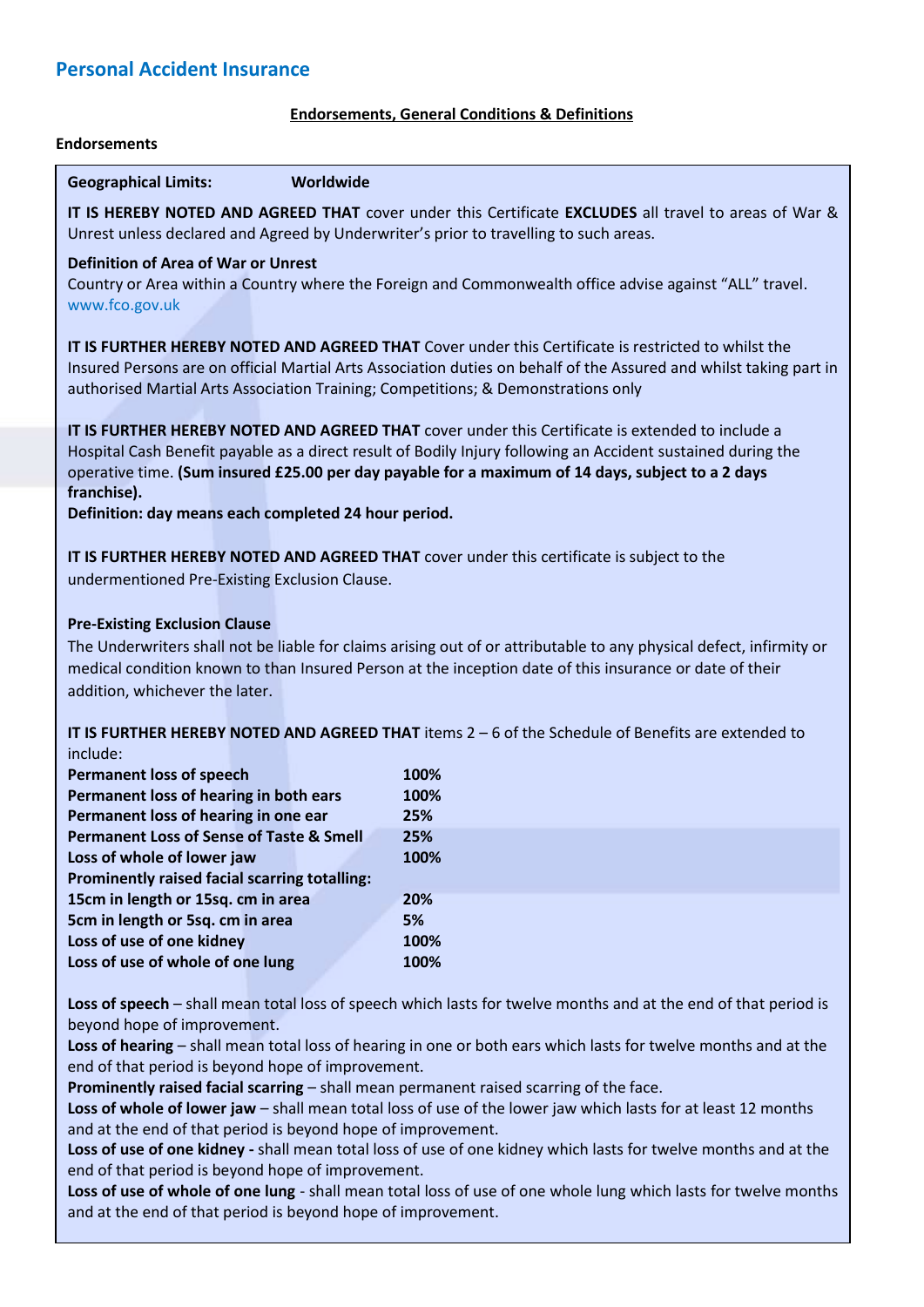## **Endorsements (Continued)**

**IT IS FURTHER HEREBY NOTED AND AGREED THAT** cover under this Certificate is extended to include the Insured Person against expenses incurred for Dental Treatment by any legally qualified Dental Practitioner necessitated by Bodily Injury following and Accident while playing or officiating in matched.

## **This Certificate will not pay for:**

- 1. Expenses in excess of £5,000
- 2. The first £50 of each and every claim
- 3. Loss or damage to dentures, bridges and crowns or other dental appliances

**IT IS FURTHER HEREBY NOTED AND AGREED THAT** the sum insured specified in item 8 of the Schedule of Benefits is limited to £50 per week in respect of persons not in full time gainful employment.

## **Any One Accident / Incident Limit:**

The maximum amount Underwriters will pay in the aggregate under this Certificate in respect of all Insured Persons suffering Bodily Injury following an Accident in the same Accident or series of Accidents contributed to, caused by, or consequent upon the same original cause, event or circumstance.

**Underwriters total liability** shall not exceed in all the following limit: **£10,000,000**

**In the event of any one incident exceeding this figure,** the Underwriters liability in respect of each Insured Person shall be proportionately reduced until their total liability does not exceed said limit.

**IT IS FURTHER NOTED AND AGREED THAT** cover under this Certificate is extended to include the Insured Person against expenses incurred for **Broken Bones** as follows:

**Broken Bones Benefit**: Bodily Injury suffered following an Accident during the "Operative Time" resulting in the breaking of the following Bones, Underwriters will pay: Arm; Leg; Cheekbone; & Collar Bone **£150** (Maximum £300 per Insured Person) No Cover if a valid claim is made under Item 8 – Temporary Total Disablement.

**IT IS FURTHER NOTED AND AGREED THAT** cover under this Certificate is extended to include the Insured Person against expenses incurred for Physiotherapy expenses as authorised by a qualified medical practitioner

**Physiotherapy** (maximum number of Physio' Sessions) **10** Maximum Benefit per Person **£ 350**

**IT IS FURTHER NOTED AND AGREED THAT** cover under this Certificate is extended to include the Insured Person against expenses incurred for medical treatment expenses as authorised by a qualified medical practitioner, up to a maximum of £1,000 in total with an excess of £50 each and every claim.

**IT IS FURTHER NOTED AND AGREED THAT** the premiums for this policy are payable monthly at a rate of £2.75 + IPT per Instructor and Student.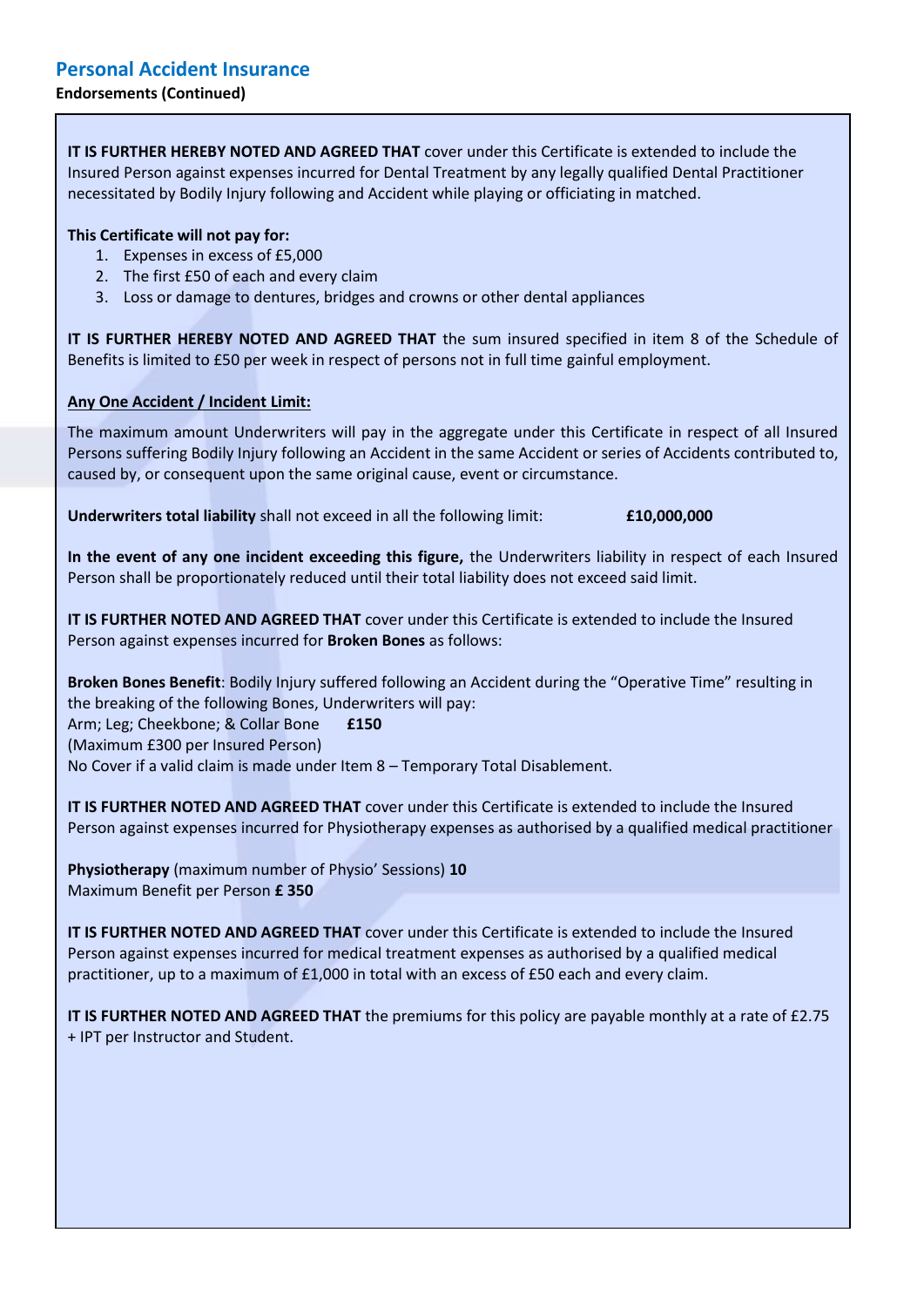## **Conditions**

## **Information you have given us**

In deciding to accept this insurance and in setting the terms and premium, we have relied on the information you have given us. You must take care when answering any questions we ask by ensuring that all information provided is accurate and complete.

If we establish that you deliberately or recklessly provided us with false or misleading information we will treat this insurance as if it had never existed and decline all claims. However, if we establish that, unknown to you, an Insured Person deliberately or recklessly provided false or misleading information we shall treat this insurance, in so far as it relates to the Insured Person concerned, as if it had never existed and decline all claims relating to such Insured Person.

If we establish that you carelessly provided us with false or misleading information it could adversely affect your insurance and any claim. For example we may:

• treat this insurance as if it had never existed and refuse to pay all claims and return the premium paid. However, if we establish that, unknown to you, an Insured Person was careless in providing information then we shall treat this insurance, in so far as it relates to the Insured Person concerned, as if it had never existed and refuse to pay claims and return a proportion of the paid premium that relates to such Insured Person. We will only do this if we provided you with insurance cover which we would not otherwise have offered;

If we establish that you or an Insured Person was careless in providing us with the information we have relied upon in accepting this insurance and setting its terms and premium we may:

- amend the terms of your insurance. We may apply these amended terms as if they were already in place if a claim has been adversely impacted by you or an Insured Person's carelessness; or
- charge you more for your insurance or reduce the amount we pay on a claim in the proportion the premium you have paid bears to the premium we would have charged you; or
- cancel your insurance in accordance with the "Cancelling this insurance" section below.

We or your broker will write to you if we:

- intend to treat this insurance as if it had never existed; or
- need to amend the terms of your insurance; or
- require you to pay more for your insurance.

## **Notifying us of any changes or inaccuracies**

If you become aware that information you have given us is inaccurate or has changed, you must inform your broker as soon as practicable.

When we are notified that information you previously provided is inaccurate, or of any changes to that information, we will tell you if this affects your insurance. For example we may amend the terms of your insurance or require you to pay more for your insurance or cancel your insurance in accordance with the "Cancelling this insurance" section below.

If you fail to notify us that information you have provided is inaccurate, or you fail to notify us of any changes, this insurance may become invalid and we may not pay your claim, or any payment could be reduced.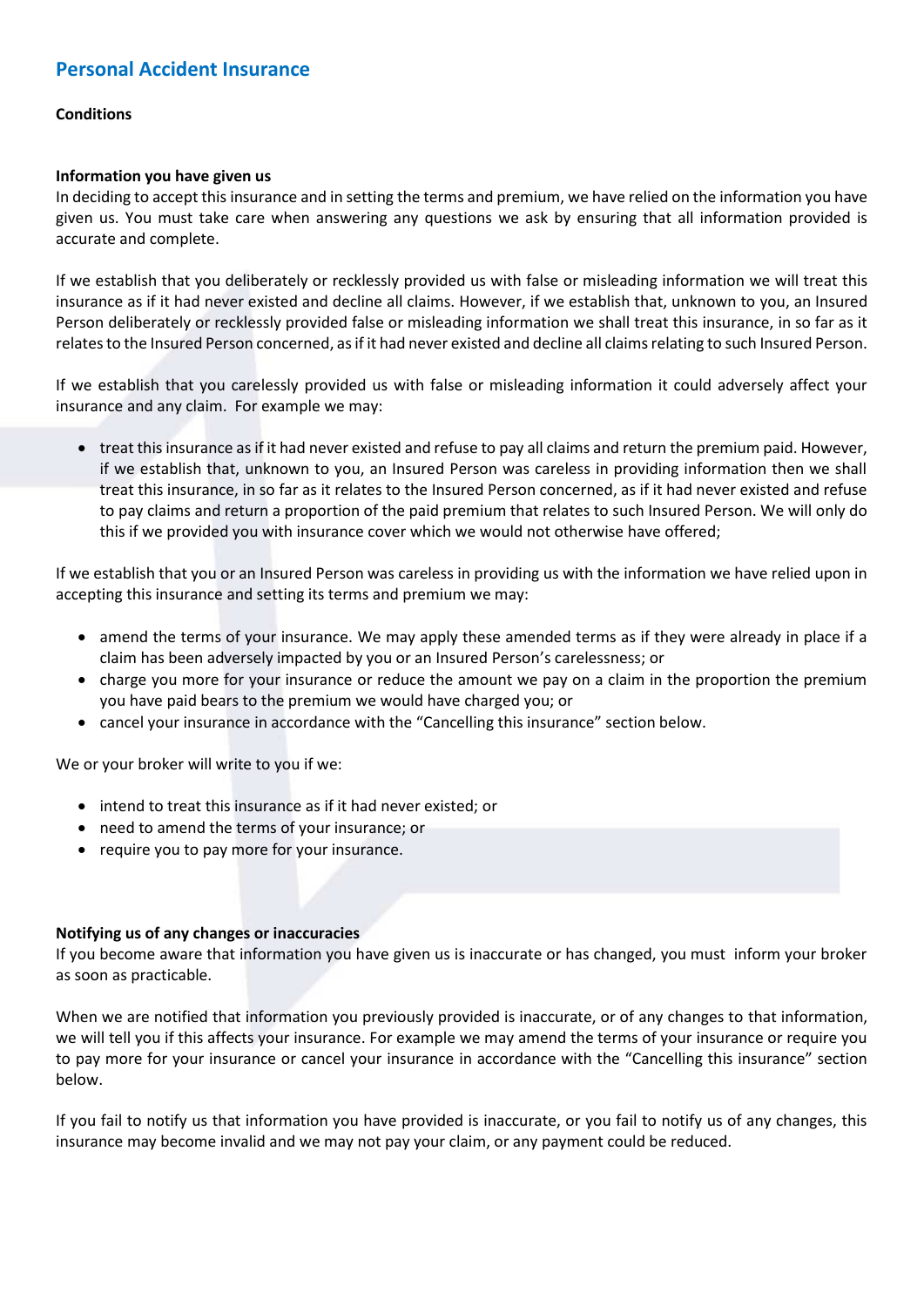## **Conditions -** *continued*

## **Cancelling this insurance**

You can cancel this insurance at any time by writing to your broker.

We can cancel this insurance by giving you thirty (30) days' notice in writing. We will only do this for a valid reason (examples of valid reasons are as follows):

- non payment of premium;
- a change in risk occurring which means that we can no longer provide you with insurance cover;
- non-cooperation or failure to supply any information or documentation we request; or
- threatening or abusive behaviour or the use of threatening or abusive language.

## **Refund of premium**

This insurance has a cooling off period of fourteen (14) days from either:

- the date you receive this insurance documentation; or
- the start of the period of insurance

## whichever is the later.

If you cancel this insurance within the cooling off period then, provided you have not made a claim, we will refund in full any premium you have paid.

If this insurance is cancelled outside the cooling off period then, provided you have not made a claim, you will be entitled to a pro rata refund of any premium paid, less a 15% cancellation fee (subject to a minimum of £25).

If we pay any claim in whole or in part, then no refund of premium will be allowed.

## **The Underwriters shall only be liable:-**

- (a) under Item 1 of the Schedule of Benefits if death occurs within twelve calendar months of the date of the accident.
- (b) under Items 2 to 6 of the Schedule of Benefits if the period of Total Disablement giving rise to the claim for this Item commences within twelve calendar months of the date of the accident and lasts for twelve consecutive calendar months or more.
- (c) under Item 7 of the Schedule of Benefits if the disability giving rise to the claim under this Item manifests itself within twelve calendar months of the date of the accident and lasts for twelve consecutive calendar months or more.

**In respect of any accident covered under this Insurance** no benefit will be payable under more than one of the items in the Schedule of Benefits in respect of the consequences of one Accident, and no Temporary Total Disablement benefit will become payable until the total amount has been ascertained and agreed. Where any payment is made for Temporary Total Disablement benefit, the amount paid will be deducted from any lump sum subsequently payable in respect of the same Accident.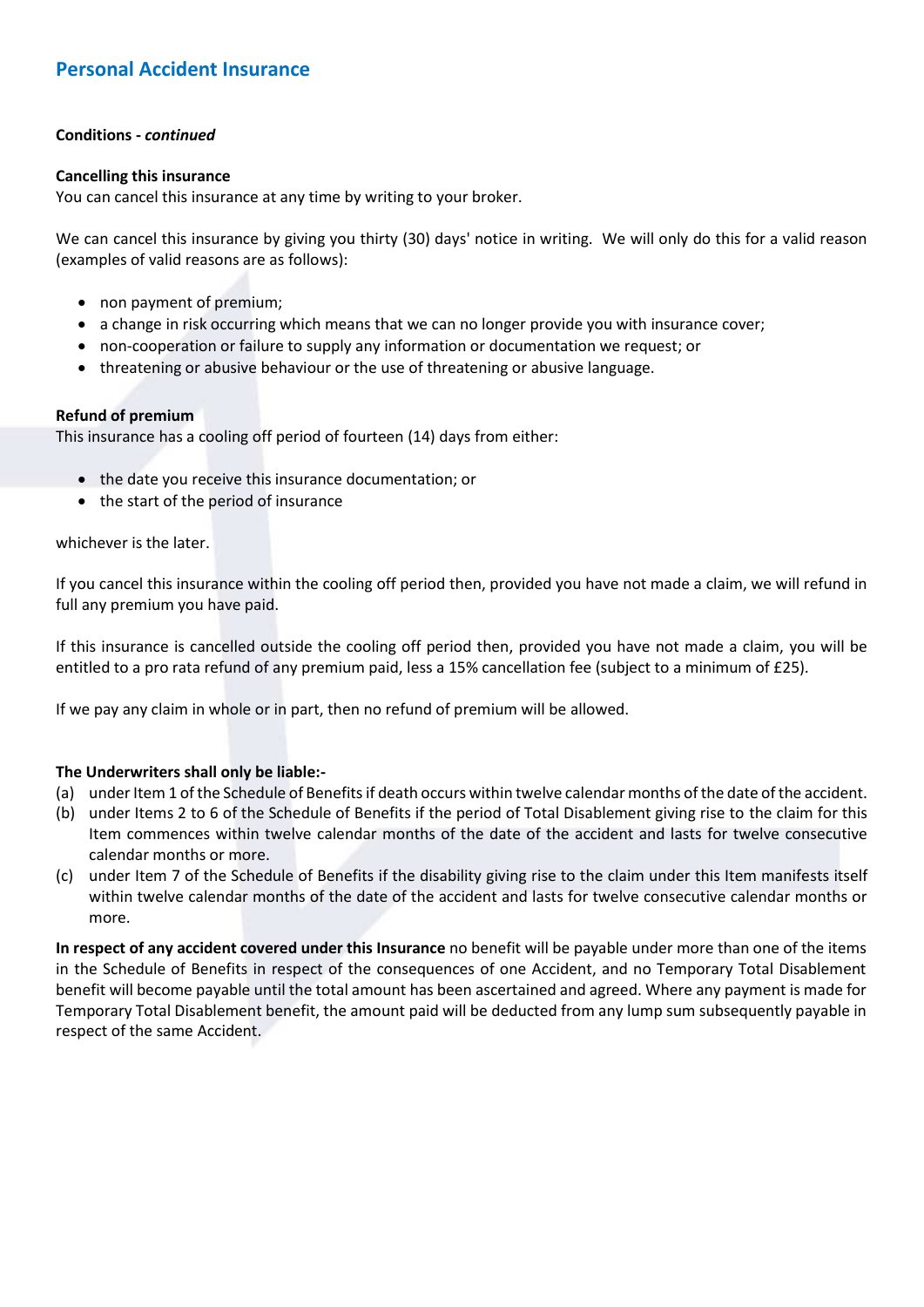## **Conditions -** *continued*

**In the event that an accident covered under this Insurance** should result in the death of the Insured Person within twenty-four calendar months of the date of such accident and prior to the definite settlement of a claim for disablement as provided for under Items 2 to 7 of the Schedule of Benefits, there shall be paid instead of such claim for disablement the Sum Insured payable for Item 1 Death.

**Any claim for medical expenses** hereunder shall be payable only to the extent of the difference between the total amount of such claim as calculated in accordance with the provisions stated in the Schedule of Benefits and the total of any amounts due from other insurances and medical schemes covering the same expenses.

**If the Insured Person disappears during the Period of Insurance** and is not found within twelve months of disappearing, and that sufficient evidence is produced that leads Underwriters inevitably to the conclusion that the Insured Person has sustained Bodily Injury and that such injury has caused the Insured Person's death, the Sum Insured for Item 1 Death shall become payable hereunder. If at any time after such payment the Insured Person shall be found to be living, the sum thus paid shall be refunded to the Underwriters.

**If at the expiry date of the Period of Insurance the Insured Person is subject to the control of persons effecting a hijack or kidnap,** cover under of this Insurance will continue without additional premium for a further period not exceeding twelve calendar months in all until the Insured Person has been released and has travelled direct from the place of his detention to his home or original destination.

## **Evidence Required**

In connection with any claim:

A) all medical certificates, reports, information and evidence required by the Underwriters to substantiate that claim must be supplied at the Assured &/or Insured Person Person's own expense and in such form as the Underwriters may reasonably require;

B) the Insured Person must undergo a medical examination and provide medical evidence to the Underwriters (at the Underwriters expense) as often as the Underwriters may reasonably require following receipt of that claim; and

C) no benefit shall be payable in respect of that claim where the Insured Person fails to undergo such medical examination or provide such medical evidence as referred to in B above.

## **Data Protection**

Any information you have provided will be dealt with by us in compliance with the provisions of the Data Protection Act 2018. For the purpose of providing this insurance and the handling of any claims or complaints, we may need to transfer to other parties certain information which you have provided to us.

#### **Sanctions**

We will not provide any benefit under this insurance to the extent of providing cover, payment of any claim or the provision of any benefit where doing so would breach any sanction, prohibition or restriction imposed by law or regulation.

## **Choice of law**

You and we are free to choose the law applicable to this contract of insurance. Unless specifically agreed to the contrary this contract of insurance will be governed by the laws of England and Wales and subject to the exclusive jurisdiction of the courts of England and Wales.

## **Rights of third parties**

A person who is not a party to this insurance has no right under the Contracts (Rights of Third Parties) Act 1999 to enforce any term of this insurance but this does not affect any right or remedy of a third party which exists or is available apart from that Act.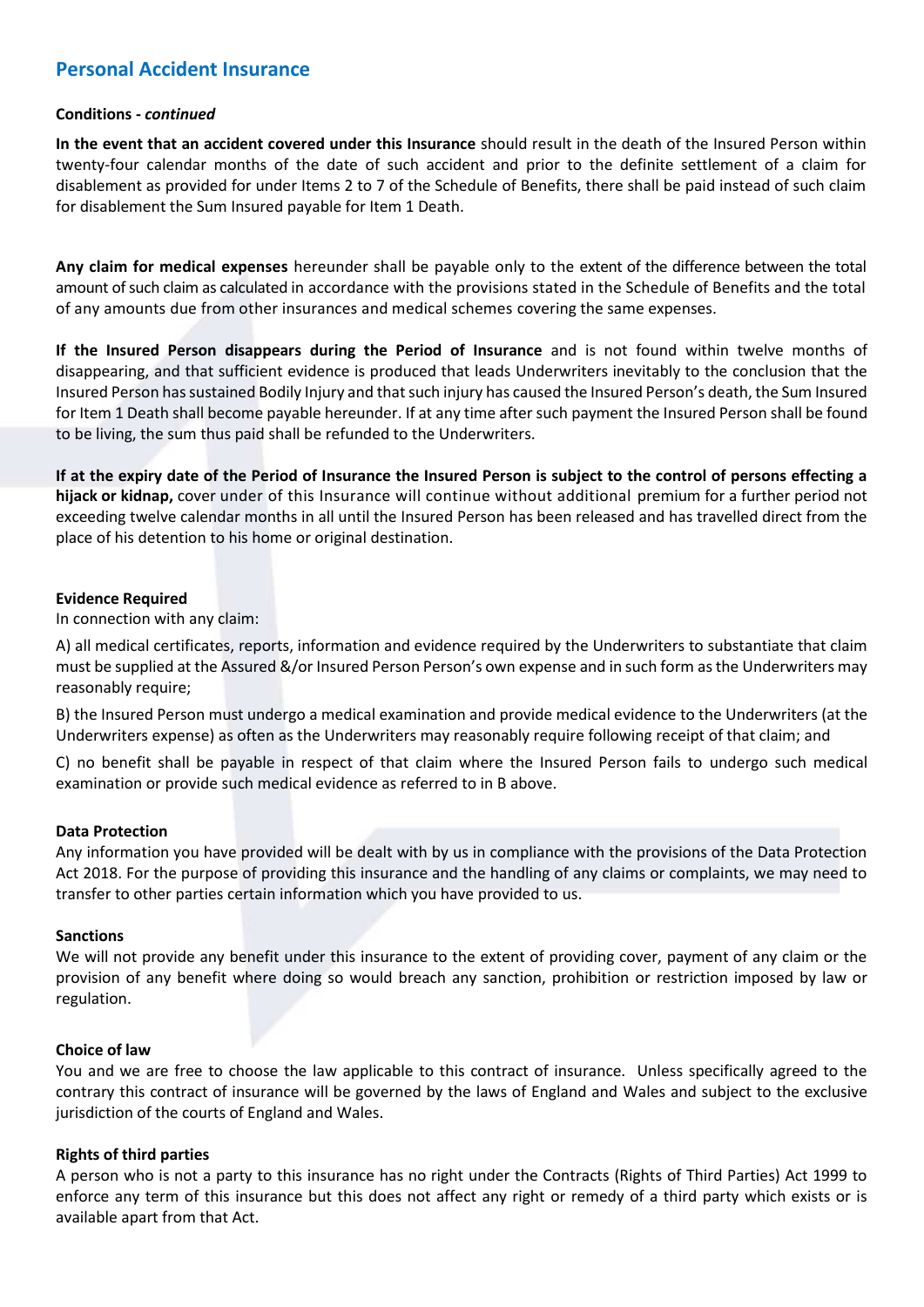## **Definitions**

**"Accident"** means a sudden, unexpected, unusual, specific, external event which occurs at an identifiable time and location during the Period of Insurance.

**"Bodily Injury"** means identifiable physical injury which

- (a) is caused by an Accident, and
- (b)solely and independently of any other cause except illness directly resulting from, or medical or surgical treatment rendered necessary by, such bodily injury, results in the Insured Person's death or disablement as provided for under this Insurance within twenty-four calendar months of the date of such Accident

Bodily Injury shall also include exposure resulting from a mishap to a conveyance in which the Insured Person is travelling; the date of such mishap shall be deemed to be the date of the Accident causing such bodily injury .

**Computer System** means any computer, hardware, software, communications system, electronic device (including, but not limited to, smart phone, laptop, tablet, wearable device), server, cloud or microcontroller including any similar system or any configuration of the aforementioned and including any associa ted input, output, data storage device, networking equipment or back up facility, owned or operated by you or any other party.

**Cyber Act** means an unauthorised, malicious or criminal act or series of related unauthorised, malicious or criminal acts, regardless of time and place, or the threat or hoax thereof involving access to, processing of, use of or operation of any Computer System.

## **Cyber Incident**

1.1 any error or omission or series of related errors or omissions involving access to, processing of, use of or operation of any Computer System; or

1.2 any partial or total unavailability or failure or series of related partial or total unavailability or failures to access, process, use or operate any Computer System.

**"Illness"** shall mean any sickness or disease.

**"Loss of a limb"** means permanent loss by physical separation of a hand at or above the wrist or of a foot at or above the ankle and includes permanent total and irrecoverable loss of use of hand, arm or leg.

**"Permanent Total Disablement"** means disablement which entirely prevents the Insured Person from engaging in their usual occupation and which lasts for twelve consecutive calendar months and at the end of that time is beyond prospect of improvement.

**"Temporary Total Disablement"** means disablement which entirely prevents the Insured Person from engaging in their usual occupation

**"Temporary Partial Disablement"** means disablement which prevents the Insured Person from engaging in more than 60% of their usual occupation.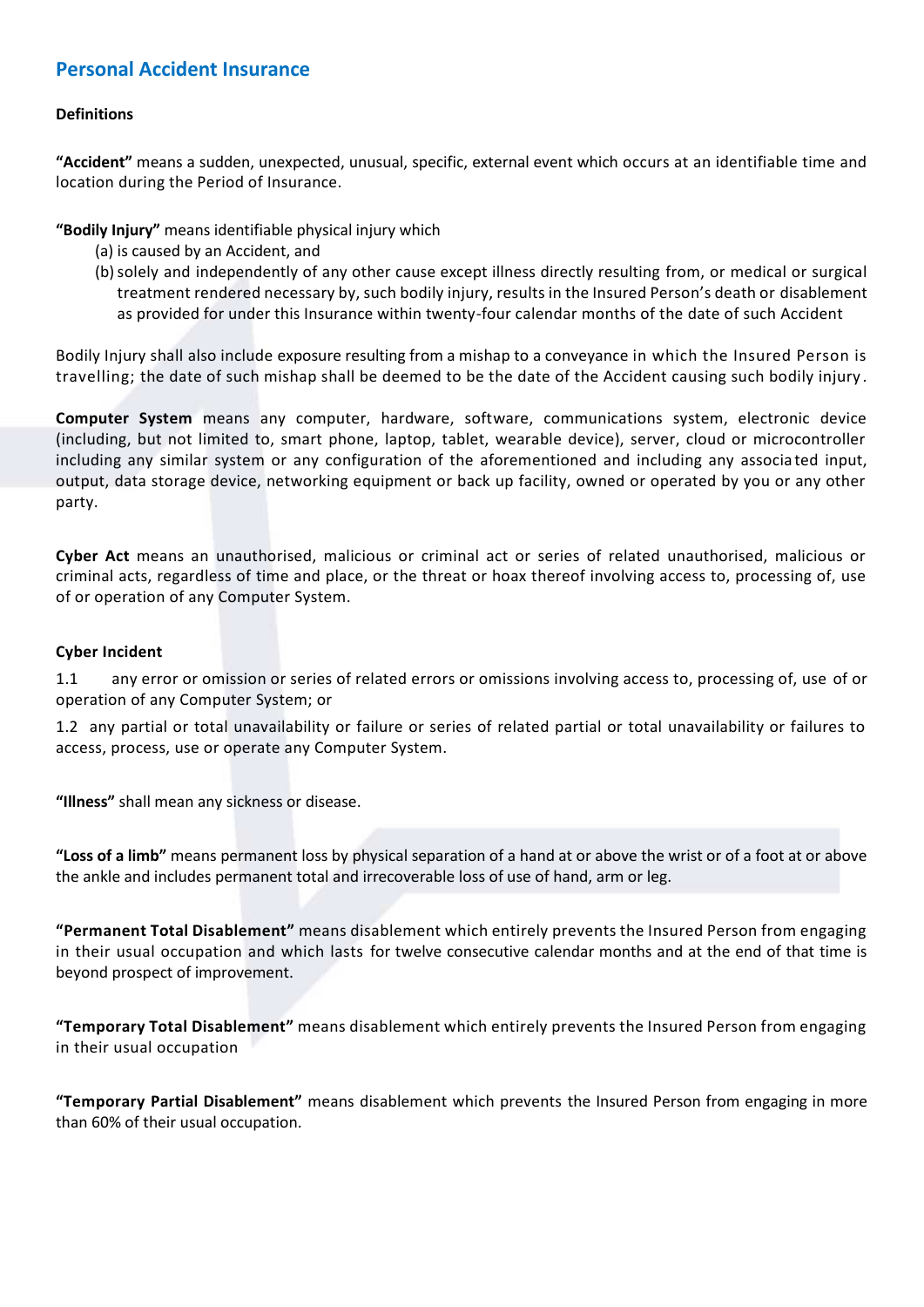## **Exclusions**

## **The Underwriters shall not be liable for death or disablement directly or indirectly resulting from:**

- 1. the Insured Person's suicide, attempted suicide or intentional self injury
- 2. the Insured Person's deliberate exposure to exceptional danger (except in an attempt to save human life).
- 3. the Insured Person's own criminal act.
- 4. the Insured Person engaging in riding or driving in any kind of race.
- 5. the Insured Person's engaging in any form of operational duties as a member of the armed forces.
- 6. the Insured Person engaging in mountaineering or rock-climbing normally requiring the use of ropes or guides.
- 7. the Insured Person engaging in aerial activities other than air travel as a passenger.
- 8. radioactive contamination.
- 9. Human Immunodeficiency Virus (HIV) and/or Acquired Immune Deficiency Syndrome (AIDS) and/or any HIV or AIDS related illness.
- 10. **Bodily Injury** sustained after the Insured Person's 71<sup>st</sup> birthday.

11.

- A) any naturally occurring condition or degenerative process
- B) any gradually operating process
- C) post traumatic stress disorder or any psychological or psychiatric condition (not resulting from **Bodily Injury** following an **Accident**)
- D) Illness or disease (not resulting from bodily injury following an accident)
- 12.neuroses, psychoneuroses or psychopathies, anxiety, stress, fatigue or mental or any other emotional diseases or disorders of any type.
- 13.A chronic pain syndrome including but not limited to chronic or complex regional pain syndrome, or fibromyalgia (a syndrome characterised by chronic pain in the muscles and soft tissues surrounding the joints, fatigue and tenderness at specific sites in the body.
- 14. Any benefits for **Bodily Injury** caused by or arising out of a **Cyber Incident** are payable subject to the terms, conditions, limitations and exclusions of this policy. This policy does not provide cover under any circumstances for any **Bodily Injury** arising directly or indirectly from any **Cyber Act**.
- 15. for any claim as a result of War within the insured persons country of residence.
- 16.for any claim as a result of War occasioned by any Nuclear, Chemical or Biological Cause.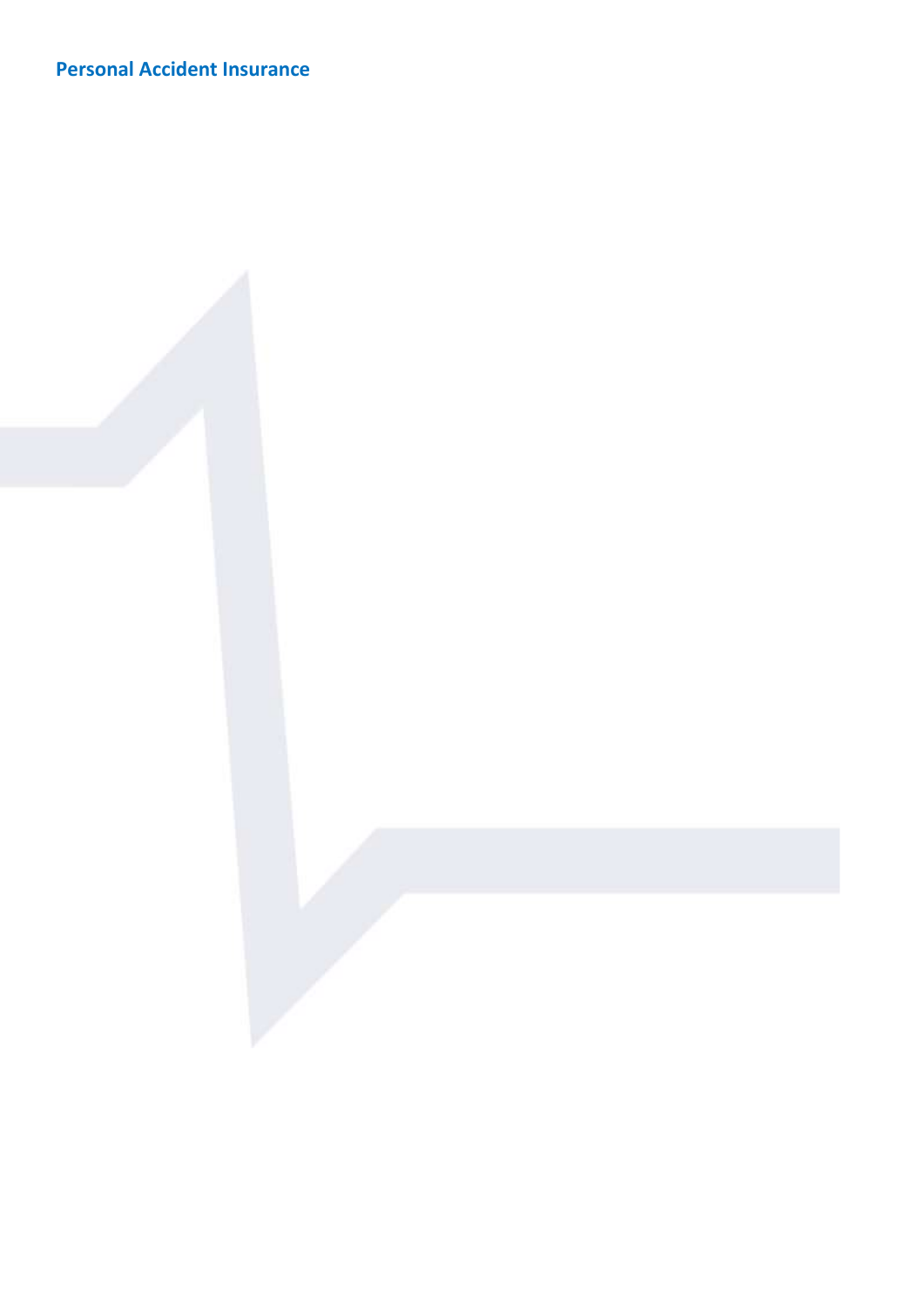## **How to Make a Claim**

## **Things you and the Insured Person must do**

You must comply with the obligations set out below. If we determine that any claim you make under this insurance has been adversely impacted directly by failure to comply with the obligations below, we may refuse to pay your claim or reduce the amount of any payment we make for the claim.

- 1. In the event of an Accident which causes or may cause a claim under this insurance, you must, as soon as practicable, and up to a maximum of 6 months from the date of such event, notify your broker.
- 2. In the event of an Accident the Insured Person must seek the attention of a duly qualified medical practitioner. Notice must be given to your broker in the event of the Insured Person's death resulting or alleged to result from an accident.
- 3. The Insured Person must provide us or our medical adviser with the necessary authorisation to access or obtain all the Insured Person's medical records, notes and correspondence referring to the subject of a claim or a related pre-existing condition (as described in A.13 on page 8). The medical adviser must, for the purpose of reviewing the claim, be allowed to examine the Insured Person as we consider necessary.
- 4. You must provide your broker with all information we may reasonably require including a fully completed claim form.

Each Insured Person can only claim for one (1) of the benefits listed in the schedule of benefits in respect of the consequences of one Accident, and no Temporary Total Disablement benefit will become payable until the total amount has been ascertained and agreed. Where any payment is made for Temporary Total Disablement benefit, the amount paid will be deducted from any lump sum subsequently payable in respect of the same Accident.

## **How we deal with your claim**

When you notify your broker of a claim, they will send you a claim form which you are required to complete and return to **Sentry Solutions**, our appointed claims adjustor.

Scheme Code: A03253

Sentry Solutions, New Century House, 17-21 New Century Road, Laindon, SS15 6AG

#### [www.sentrysolutions.co.uk](http://www.sentrysolutions.co.uk/) +44 (0) 20 8667 2467

Once your claim is accepted, we will pay you the amount stated in the relevant section of the schedule of benefits.

- 1. The maximum benefit period in respect of Temporary Total Disablement will be the benefit period shown in the schedule of benefits following the expiry of the excess period.
- 2. The total sum payable under this insurance in respect of any one (1) or more claims will not exceed in all the largest benefit under any one of the items contained in the schedule of benefits.

## **Fraudulent claims**

If you, or anyone acting on your behalf, make a claim knowing it to be false or fraudulent in amount or in any other respect, this insurance will become invalid. This means we will not pay the false or fraudulent claim, or any subsequent claim. However, if the Assured &/or Insured Person has made a false or fraudulent claim, we can refuse to pay a claim or we can treat this contract of insurance as though it had never existed, so far as it relates to the Assured &/or Insured Person in question.